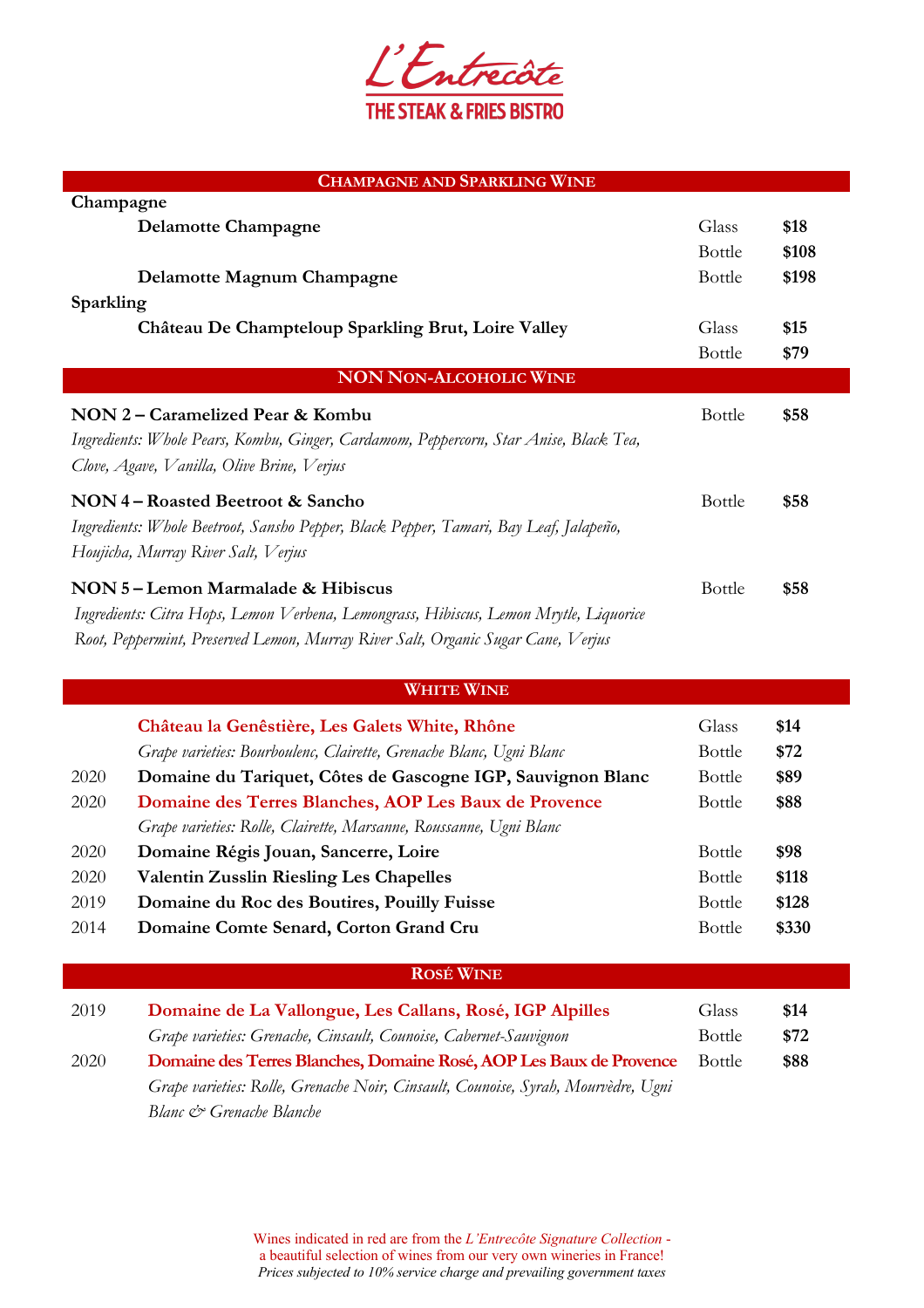

| <b>RED WINE</b>       |                                                                 |               |             |
|-----------------------|-----------------------------------------------------------------|---------------|-------------|
|                       | Cuvée de L'Entrecôte, IGP Pays d'Oc                             | Glass         | \$12        |
|                       |                                                                 | Carafe        | $$22/$ \$38 |
|                       |                                                                 | <b>Bottle</b> | \$58        |
| <b>Bordeaux</b>       |                                                                 |               |             |
| 2016                  | Château L'Escadre, Côtes de Blaye                               | Bottle        | \$88        |
| 2016                  | Château Clairac, Bordeaux                                       | Bottle        | \$89        |
| 2016                  | Château Piron Montagne Saint-Emillion                           | Bottle        | \$99        |
| 2010                  | Moulins de Citran Haut Medoc                                    | Bottle        | \$108       |
| 2012                  | Château Simard, Saint-Émilion Grand Cru                         | Bottle        | \$149       |
| 2012                  | Château Phelan Segur Saint Estephe                              | Bottle        | \$218       |
| Bourgogne             |                                                                 |               |             |
| 2019                  | Domaine Vincent Bouzereau Bourgogne, Pinot Noir                 | <b>Bottle</b> | \$109       |
| 2018                  | Château de Chamirey Mercurey                                    | Bottle        | \$118       |
| 2018                  | Domaine de Montille Pommard "Les Cras" 2018                     | Bottle        | \$218       |
| Côtes Du Rhône        |                                                                 |               |             |
|                       | Château la Genestière, Les Galets Red                           | Glass         | \$14        |
|                       |                                                                 | <b>Bottle</b> | \$72        |
| 2019                  | Château la Genestière AOP Côtes Du Rhône                        | <b>Bottle</b> | \$88        |
|                       | Grape varieties: Syrah, Grenache, Mourvèdre                     |               |             |
| 2018                  | Château la Genestière, Lirac                                    | <b>Bottle</b> | \$88        |
|                       | Grape varieties: Grenache, Syrah, Mourvèdre                     |               |             |
| 2019                  | Château la Genestière, Lirac Cuvée Terre de Soie                | <b>Bottle</b> | \$128       |
|                       | Grape varieties: Grenache, Syrah, Mourvèdre                     |               |             |
| 2017                  | Château la Genestière AOP Châteauneuf-du-Pape                   | <b>Bottle</b> | \$148       |
|                       | Grape varieties: Syrah, Grenache, Mourvèdre                     |               |             |
| Provence              |                                                                 |               |             |
| 2016                  | Domaines des Terres Blanches, Domaine Rouge,                    | Bottle        | \$88        |
| <u>д}</u>             | <b>AOP Les Baux de Provence</b>                                 |               |             |
|                       | Grape varieties: Grenache, Syrah, Cabernet Sauvignon, Mourvèdre |               |             |
| 2016                  | Domaine des Terres Blanches, Aurèlia, AOP Les Baux de Provence  | <b>Bottle</b> | \$128       |
| $\overrightarrow{AB}$ | Grape varieties: Syrah, Grenache, Cabernet Sauvignon, Mourvèdre |               |             |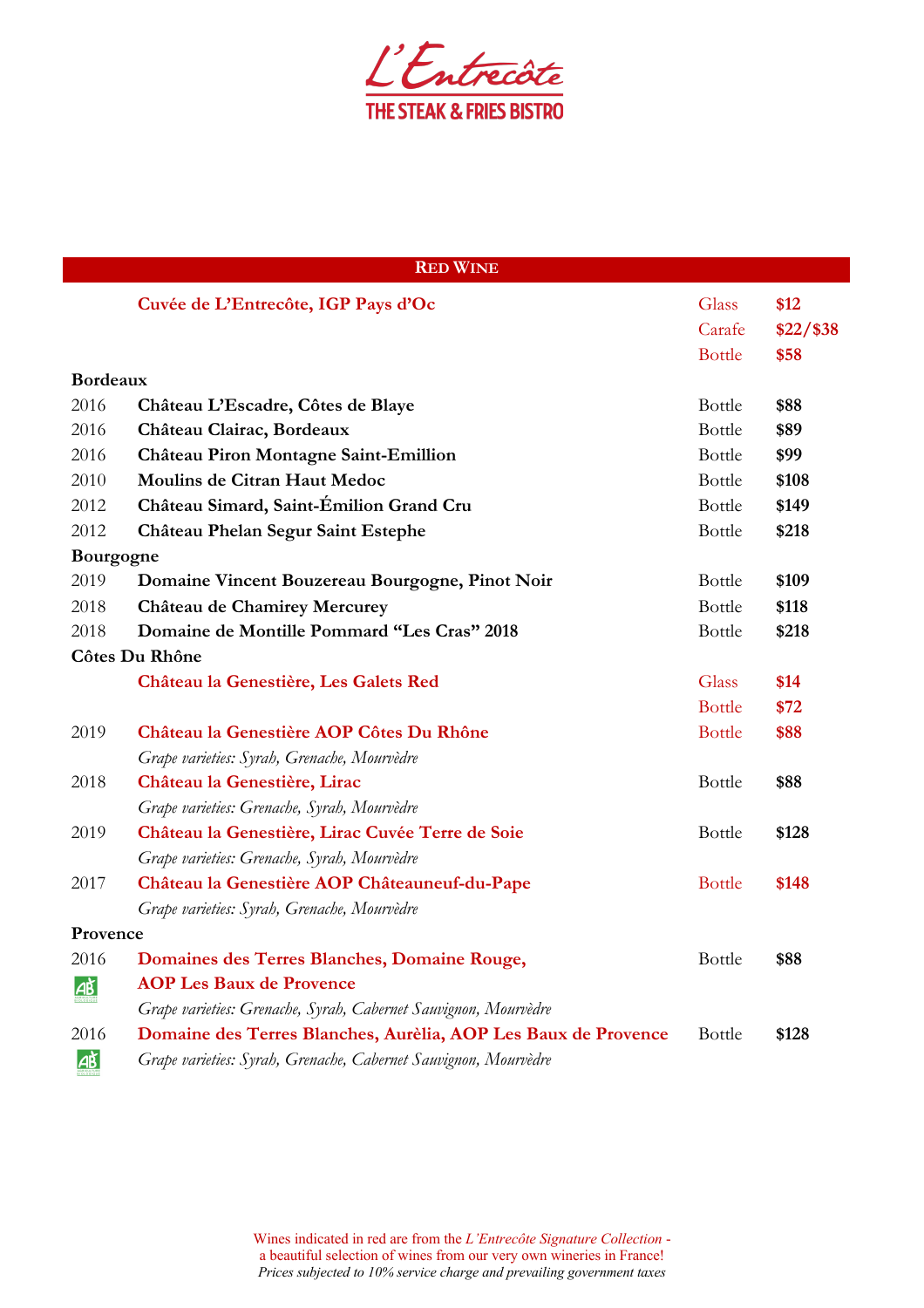

## **COCKTAIL CREATIONS BY FROG & BULL COCKTAILS**

Our lovingly pre-batched cocktails are as fuss-free as they are potent! Simply shake, pour over ice and sip away, all while enjoying the stunning views of the sea! Ask our friendly staff for recommendations based on your personal preference.

## **Mango Blast**

| "Summer sun, something's begun! But, oh, oh, the summer nights!"<br>We've captured the essence of sexy summer nights in the tropics in each bottle! A<br>refreshing cocktail of Mango, Rum, Aperol, Passion Fruit and Kaffir Lime Leaf.                        | \$18 |
|----------------------------------------------------------------------------------------------------------------------------------------------------------------------------------------------------------------------------------------------------------------|------|
| <b>Purple Haze</b><br>A mystifying, magical violet blend of Peach Vodka, Soursop, Parfait D'Amour, and<br>Orange Bitters! Shake to see its silvery, glittery swirls in motion, and take those<br>beautiful shots for the gram!                                 | \$18 |
| <b>Pinky Promise</b><br>A whimsical blush-hued blend of Rosemary and Pepper-Infused Gin, Elderflower, Pink<br>Grapefruit and Orange Bitters. We 'pinky promise' that this will be a refreshing tipple –<br>the ideal refreshment for our eternal Summer heat!  | \$18 |
| <b>Gold Rush</b><br>For the discerning coffee lovers of the world, perk yourself up with this cocktail of<br>Espresso, Vanilla-Infused Tequila, Kahlua and Cinnamon. Shake to see its golden,<br>shimmering swirls in action. It's unapologetically grammable! | \$20 |
| The Beast<br>This one's sure to put some hair on your chest! Made for lovers of a good Old-<br>Fashioned or classic Negroni, sip on this potent cocktail of Lapsang Suchong-infused<br>Whisky, Aperol, PX Sherry, Ginger and Spiced Chocolate Bitters!         | \$20 |
| <b>Cocktail Flight of 4</b><br>Enjoy our Cocktail Flight of our 4 pour-and-serve cocktails and to discover your<br>favourite! Select 4 of our 5 cocktails, including Mango Blast, Purple Haze, Pinky<br>Promise, Gold Rush and The Beast!                      | \$65 |

| <b>CLASSIC COCKTAILS</b>                                                    |      |
|-----------------------------------------------------------------------------|------|
| <b>Aperol Spritz</b> Crémant Brut, Aperol and Orange Slice                  | \$18 |
| <b>Espresso Martini</b> Grey Goose Vodka, Kahlua, Espresso and Simple Syrup | \$21 |
| <b>Negroni</b> Gin, Campari, Martini Rosso and Orange Peel                  | \$24 |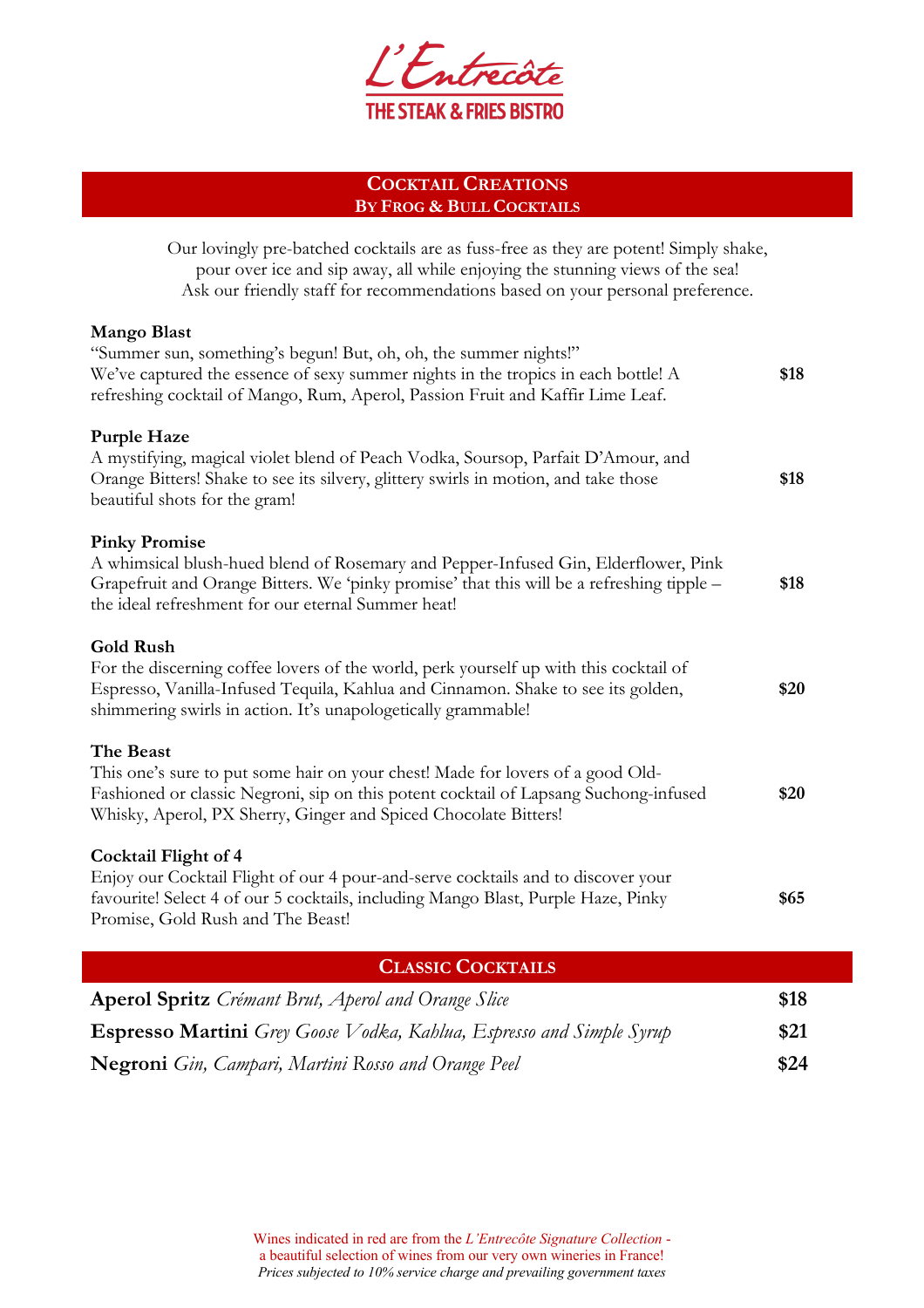

| <b>HOUSEPOURS</b>                      |       | <b>BEER</b>                          |       |
|----------------------------------------|-------|--------------------------------------|-------|
| Vodka - Smirnoff Red                   | \$12  | Estrella (bottled)                   | \$13  |
| Gin - Gordon's                         | \$12  | Estrella Bucket (x5 bottles)         | \$55  |
| Rum - Tanduay White                    | \$12  | Stella Artois (Full Pint)            | \$15  |
| Whisky - Whyte & Mackay Blended Malt   | \$12  | Stella Artois (Half Pint)            | \$12  |
| Tequila – José Cuervo                  | \$12  |                                      |       |
| <b>VODKA</b>                           |       | <b>RUM</b>                           |       |
| Grey Goose 30ml/gls                    | \$14  | Bacardi White 30ml/gls               | \$13  |
| Grey Goose 750ml/btl                   | \$220 | Bacardi White 700ml/btl              | \$148 |
| <b>TEQUILA</b>                         |       | <b>GIN</b>                           |       |
| Don Julio Blanco 30ml/gls              | \$15  | Monkey 47 30ml/gls                   | \$16  |
| Don Julio Blanco 750ml/btl             | \$240 | Monkey 47 500ml/btl                  | \$260 |
| Tray of Don Julio Blanco (x6 shots)    | \$70  | Hendrick's 30ml/btl                  | \$15  |
|                                        |       | Hendrick's 700ml/btl                 | \$260 |
| <b>WHISKY / BOURBON / BRANDY</b>       |       | <b>LIQUER (GLASS)</b>                |       |
| Jack Daniel's Old No.7 30ml/gls        | \$14  | Bailey's Original Cream              | \$10  |
| Jack Daniel's Old No.7 12/750ml/40%    | \$220 | Grand Marnier                        | \$16  |
| St. Remy VSOP 30ml/gls                 | \$13  | Green Chartreuse                     | \$18  |
| St. Remy VSOP 700ml/btl                | \$158 | Jägermiester                         | \$12  |
| Johnnie Walker Black 30ml/gls          | \$14  | <b>APERITIFS (GLASS)</b>             |       |
| Johnnie Walker Black 700ml/btl         | \$220 | Aperol                               | \$12  |
| Monkey Shoulder 30ml/gls               | \$14  | Campari                              | \$12  |
| Monkey Shoulder 700ml/btl              | \$220 | Ricard                               | \$15  |
| Macallan 12YO Sherry Cask 30ml/gls     | \$18  | Romano Sambuca                       | \$12  |
| Macallan 12YO Sherry Cask 700ml/btl    | \$335 | Martini Bianco                       | \$12  |
| Glenfiddich 12YO 30ml/gls              | \$14  | Martini Extra Dry                    | \$12  |
| Glenfiddich 12YO 700ml/btl             | \$260 | Martini Rosso                        | \$12  |
| Glenfiddich 15YO 300ml/gls             | \$18  | Lillet                               | \$12  |
| Glenfiddich 15YO 700ml/btl             | \$320 | Kir Royale                           | \$18  |
| Balvenie 12YO DoubleWood 30ml/gls      | \$16  | Château du Breuil - Fine de Calvados | \$18  |
| Balvenie 12YO DoubleWood 700ml/btl     | \$280 |                                      |       |
| Balvenie 14YO Caribbean Cask 30ml/gls  | \$18  |                                      |       |
| Balvenie 14YO Caribbean Cask 700ml/btl | \$340 |                                      |       |

Wines indicated in red are from the *L'Entrecôte Signature Collection* – a beautiful selection of wines from our very own wineries in France! *Prices subjected to 10% service charge and prevailing government taxes*